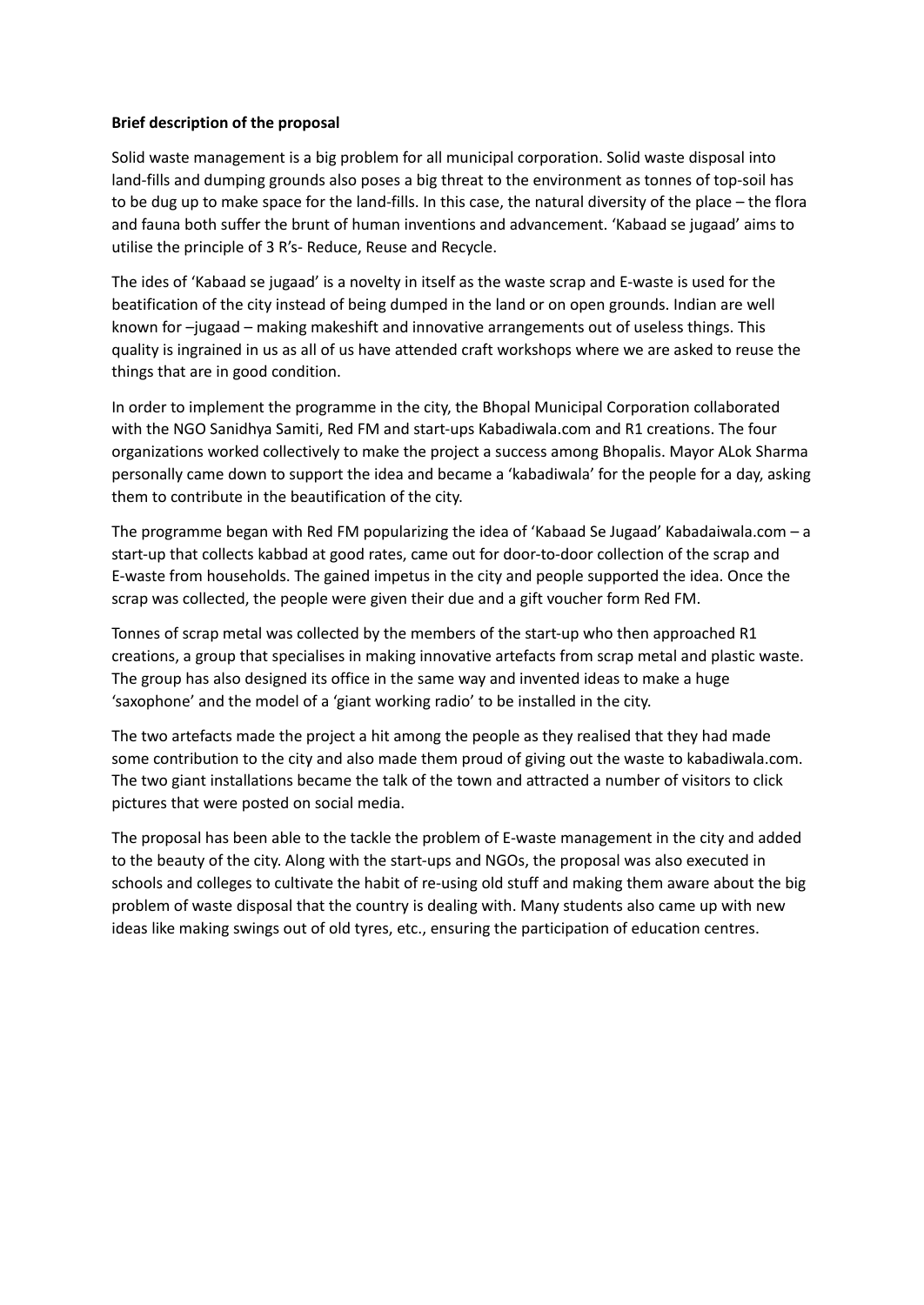### **Context of implementation**

The proposal is a plan to find an innovative solution to solid waste management. The idea behind the proposal is to ensure public participation in 'Kabaad se jugaad' to encourage them to sell the E-waste and scrap to Kabaliwala.com instead of normal kabadis.

The kabadis of the city have been found to be unorganised. The idea was to organise the collection of metal scrap and E-waste. Once the collection of waste became easier, the process of designing new things out of scrap was initiated.

Apart from the problem of waste management, the idea is also used to beautify the city and promote public participation in the same. The programme began with door-to-door collection of E-waste and meatal waste from public at good prices and was expanded to schools and colleges.

The first installation – a saxophone- was loved by the people and encouraged them to sell E-waste only to an organised collector who could put it to good use. The second installation- a giant working radio- further became a major attraction.

As a result of the 'kabaad se jugaad' programme, and the convenient process of waste collection, the kabadiwala.com is able to collect 300 kg of scrap metal every day to be resued and recycled in to more such attractive models to be installed at major squares of the city.

The programme is now in the second stage where the NGO volunteers with the help of the two start-ups and BMC will conduct two-day workshops of 'kabbad se jugaad' in schools and will install selfi-points in educational institutes. This is being done in order to make the students more aware and encourage them to utilize their creativity in reusing and recycling waste. The second stage will also ensure he cooperation of schools in taking the project further.

After the scone stage has been completes and all schools of Bhopal have a 'kabaad se jugaad' selfie-booth, the programme will move on to its third stage which is to light up and beatify all the 'Garbage Vulnerable Points' or GVPs.

These are the few areas that unintentionally become dumping areas for local and household wastes, because of the careless ness of the citizens and the accessibility of the point. Once someone throws a paper wrapper or kitchen waste, others follow and slowly the area become a big-open dustbin that then houses pigs, flies and mosquitoes along with giving birth to disease causing germs.

The third stage of the 'Kabaad se jugga' will be to turn these GVPs into tourist attractions and making them beautiful for the locals. The idea will require a large team of BMC workers to clean the area before the R1 creations start their work. Here also, the 'jugaadus' of R1 creations will use their innovative ideas to create something spectacular at an old dumping site so that the people may stop littering the area.

The Sanidhya Samiti has already conducted more than 200 campaigns to popularize the idea among masses that have received huge support from the people of all age groups.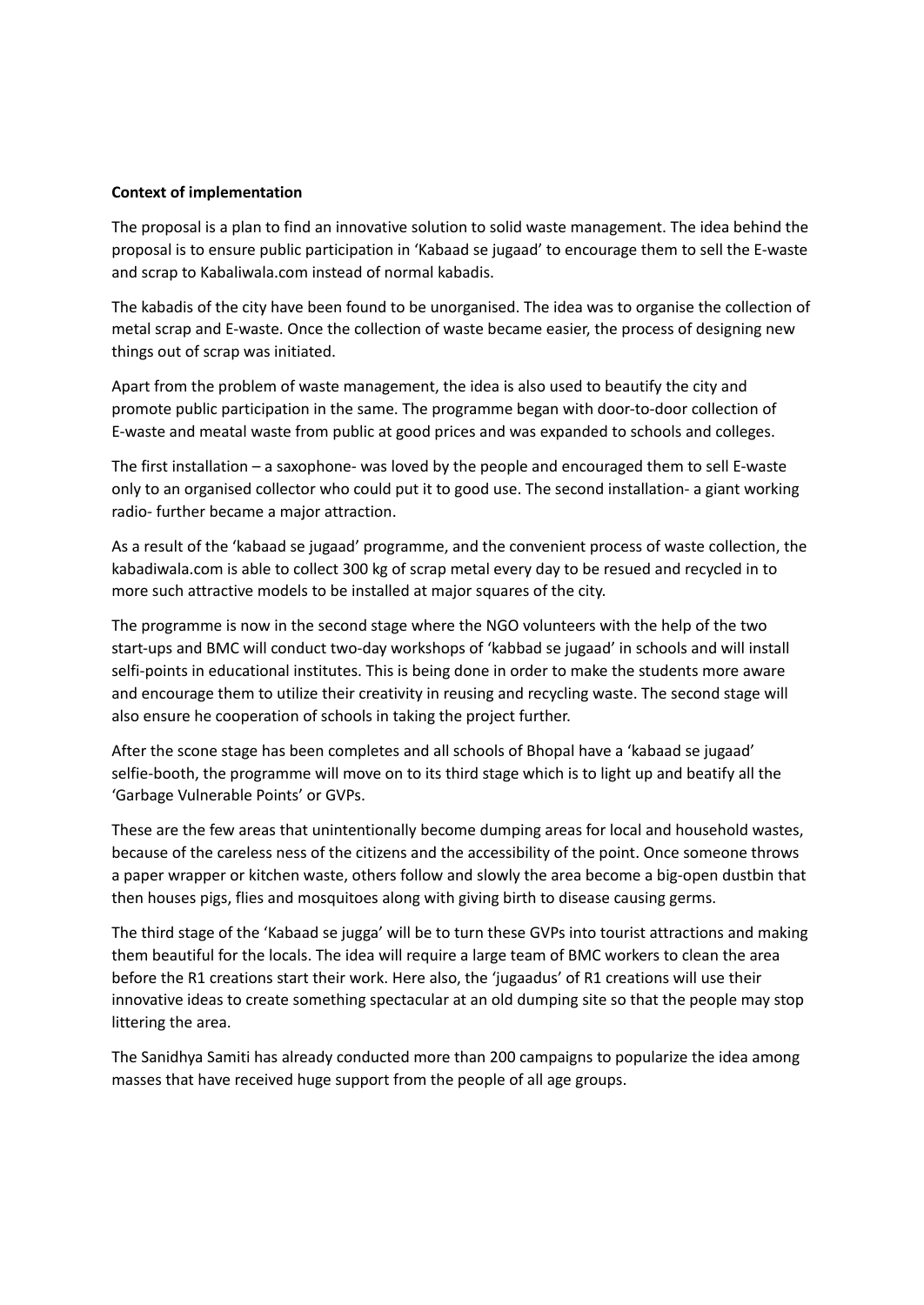# **Details of Solutions**

Idea of 'Kabaad se Jugaad' found a great success in Bhopal, with the help of BMC, start-up, educational institutes and Sanidhya Samiti NGO.

The proposal is an idea to utilize the three R's in a simple, convenient, practical and innovative method that ensures public participation. The project has spread awareness about recycling of E-waste and also found a solution to solid waste management to some extent.

It is well known that people do not throw out E-waste and metal scrap as 'trash' to the door-to-door trash collectors as they know that even scrap metal has some market value. So they often sell the scrap and old, discarded electronic items to 'Kabadiwalas' who sell it further and make money. Though this has been practiced in India since decades, they system is yet not organised.

'Kabaad se jugaad' made the waste-collection system more systematic and organised for the people. Educated people running 'Kabadiwala.com' go for the collection of discarded electronic items and metal scrap, giving the public the right amount for their kabaad- creating a win-win situation.

The team of 'kabadiwala.com' then segregates the metal scrap from plastic waste and pass it to R1 creations who recycle and reuse the metal to make something creative and attractive like the saxophone and radio. Team of R1 creations who call themselves 'jugadu' are also credited with making a working model of a dining-table train out of old brass faucets.

Once the models are installed the public also feels a sense of belongingness towards the city and its beautification and come out to contribute further.

## **Scope of implementation**

'Kabaad se jugaad' is easy to implement and has practical benefits that can be seen and admired then and there. In the light of the current problems of solid waste management that poses a threat to the environment as well as the limited space for dumping, 'Kabaad se jugaad' brings an innovative idea for using recycled metal scrap for the beautification of the city.

This way the municipal corporation does not have to worry about the large scale disposal of E-watse as something interesting and creative is made out of it by the designers.

The idea can also deploy school and college students after they are given the list of market rates for scrap. Involvement of youth is a big advantage of the programme as it gives them a fair idea of reusing, recycling and reducing waste along with the right kind of knowledge about the value of scrap.

Once the scrap is collected metal-smiths can be roped in and asked to design models to beautify the city. The project not only benefits the scrap collectors and modellers, but also instils a sense of belongingness among the public towards their city.

The project can be implemented at a small level and then expanded to a bigger level with support from the municipal corporation of the city.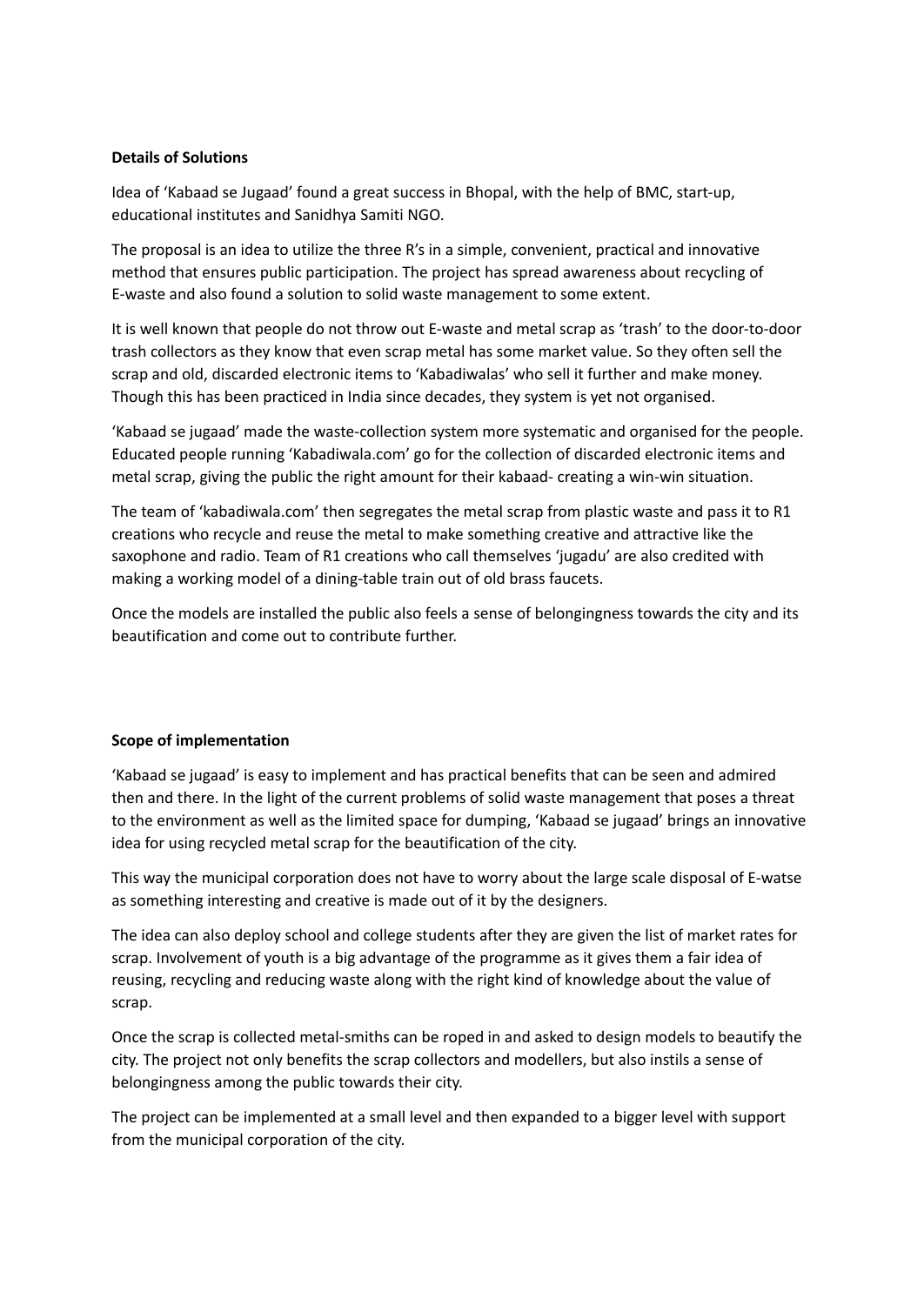'Kabad se jugaad' creates a win-win situation for the collectors, the designers, the public as well as the municipal corporation. While it makes the scrap collection easy and organised for the public, it provides employment to those collecting the E-waste and metal scrap along with the designers. It also solves the problem of solid waste disposal for the municipal corporation.

## **Innovative characteristics of the proposal – 501 words**

The idea of 'Kabaad se jugaad' is innovative in the sense that it poses a simple, practical and hassle free solution to the problem of solid waste management. The problem of solid waste disposal is an alarming one as land pollution caused due to it has hazardous impact on nature.

As a fast growing city, Bhopal, the historic towns of Begums is now taking the leap to be at par with the metros and other smart cites of India. For this, it was the need of the hour to beautify the city further, encourage public participation as well as solve the solid-waste disposal problem. 'Kabaad se jugaad' caters to all three issues.

While land is limited, a lot of it goes into disposing off solid waste by making landfills and dumping the waste in the ground. Lot of time, money, labour and energy goes into digging up a vast portion of land to create a dumping site away from the city for the disposal of tonnes of E-waste and metal scrap.

Tonnes of metal dumped into the landfills, take millions of years to degenerate and go back into the soil as minerals and the pile of waste only keeps on growing higher with each passing year. This is where 'Kabaad se jugaad' comes into play.

While the problem of garbage disposal and utilization of kitchen waste and separation of plastic and glass has been taken care of, 'Kabaad se jugaad' adds a feather to the cap of the second cleanest city of India by putting an nouvell solution -to solid waste management, in motion in a short span of time.

Innovative technique of recycling metallic waste to build beautiful metal sculptures for the city is like a gift to the city from the citizens. The sculptures like the saxophone and working model of the radio act as tourist attractions for the citizens who love to click selfies near them.

The re-use of scrap metal and E-waste like magnets and other spare parts is a prime example of making the best out of waste. Designers spend enough time racking their brains to create something new and different form the collected metal scrap. The 'jugaadus' from R1 creations have been successful in making Bhopal more attractive by adding their two creations to the city in the backdrop of greenery and nature.

The programme is being expanded to schools and colleges in order to involve the new generation in the project and make them realise their duties towards the city and the environment. After the project gets implemented in schools and colleges and selfie-points made entirely out of waste metal are installed in the campuses of schools and colleges the project will be taken to beautify the Garbage Vulnerable points of the city.

Because of the 'Kabaad se jugaad' initiation in the city, people have realised that they are doing something for the city. As much as 300 kg of E-waste and metal is collected by the members of kabadiwala.com from Bhopal every day.

## **Results / impact of the proposal – 276 words**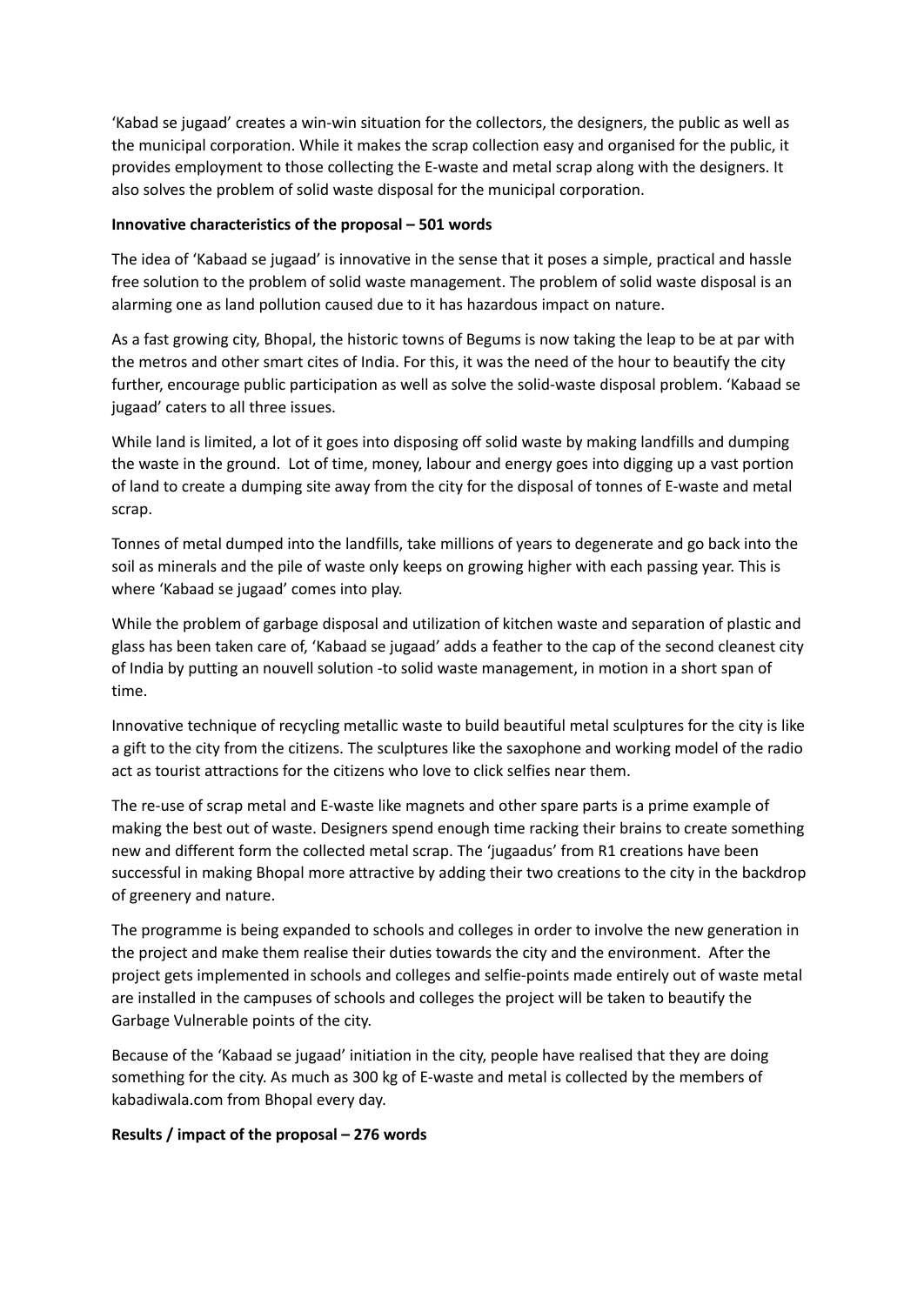'Kabaad se jugaad'- a novelty in itself has created a number of positive changes in the City of Lakes. Apart from making best out of waste, awareness about the three R's was spread among the people at a large scale.

**Awareness**- The campaign created a mass awareness towards solid waste disposal and management among the citizens of Bhopal. They were motivated to sell their E-waste to an organises start-up who could make better use of the metal scrap and electronics instead of tossing them out to the local kabadis. It also encouraged public participation in the beautification of the city.

**Beautification**- The City of Lakes which continues to enjoy a lot of tourist inflow because of the beautiful Upper Lake and many incredible museums of the city and historic places was taken up a notch by adding 'scrap metal sculptures' to the landscape. Creative use of discarded metal was much appreciated by the locals as well as tourists.

**Solution to Solid Waste Management**- This is a nouvell experiment, and a successful one at that, in the field of solid waste management. While the landfills create more problems for humans due to the lack of space and fertile land, creating new models with old waste electronics has to an extent curbed dumping of E-waste in landfills.

**Environment Protection**- With lesser metal being dumped in landfills, the threat to polluting land and water and large scale deforestation to clear land for dumping sites can be solved in the long-run. While one city can only make a drop of an impact, the implementation of the idea in the whole country can lead to a sea change in environmental conditions.

### **Replicability / Scalability of the proposal**

The idea of 'Kabaad se jugaad' can be implemented in any city, town and district of India. Solid waste is causing a major threat to the environment and the lack of open land is another major issue for the country. This idea had multiple benefits that can solve some of the most crucial issues of India.

In order to tackle the two major issues- environmental degradation and solid waste managementthat raise alarm in the country, best out of waste idea can easily be implemented.

The concentration of metals causes a lot of pollution of land and the when these minerals reach the ground water in such high doses, the results can be dangerous, many a time, even fatal. This is a grave issue that needs to be solved before it is too late.

The depletion of natural resources and pollution of the land and ground-water because of the large-scale dumping of wastes can create some grave problems, like those of the 'Cancer Belt' of Punjab where uranium contamination in the ground water has increased the risk of cancer in the region. If the problem of solid-waste management is taken lightly, the day is not far when the whole country will have disease belts labelled as – Cancer Belt, Congenital Defect Belt, Specially-Abled Belt, Blindness Belt and etc.

The rising pile of metallic waste is a threat to nature because of the limited land available to our disposal. Many times when no open are is found, such a site is made by razing a part of a green-forest. Once the natural balance of the forest is disrupted, the trees are unable to grow-back, which leads to more global warming.

'Kabaad se jugaad' offers the citizen of the country an alternative to dumping metallic waste in the ground. Instead of digging up large hectares of land to make a dumping site, citizens can take the